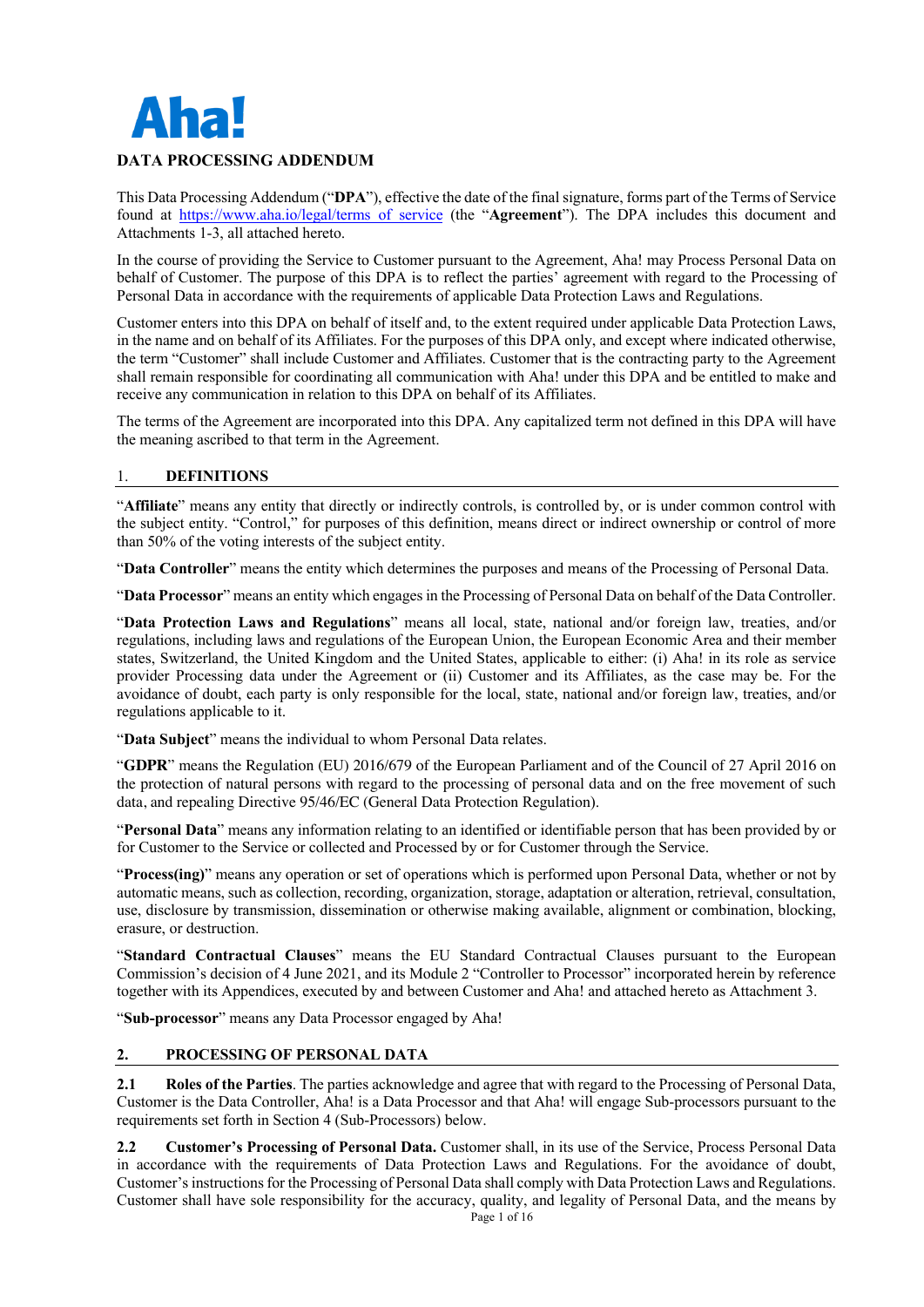which Customer acquired Personal Data. Customer shall ensure that the Customer is entitled to transfer the relevant Personal Data to Aha! so that Aha! and its Sub-processors may lawfully use, process, and transfer the Personal Data in accordance with this DPA and the Agreement on Customer's behalf. Aha! shall immediately inform Customer if, in its opinion, an instruction infringes Data Protection Laws and Regulations.

**2.3 Aha!'s Processing of Personal Data**. Aha! shall only Process Personal Data on behalf of and in accordance with Customer's instructions during the Subscription Term and in accordance with Section 7 (Return and Deletion of Personal Data). Aha! shall treat Personal Data as Confidential Information and ensure that persons Processing the Personal Data are subject to an obligation of confidentiality. Customer instructs Aha! to Process Personal Data for the following purposes: (i) Processing in accordance with the Agreement, which includes updating the Service and preventing or addressing service or technical issues; (ii) Processing initiated by Customer's Subscribers in their use of the Service; and (iii) Processing to comply with other reasonable instructions provided by Customer (e.g., via email or support tickets) where such instructions are consistent with the terms of the Agreement.

**2.4 Details of the Processing.** The subject-matter and duration of Processing of Personal Data by Aha! is as described in Section 2.3 (Aha!'s Processing of Personal Data). The nature and purpose of the Processing, the types of Personal Data, and categories of Data Subjects Processed under this DPA are further specified in Attachment 2 (Description of Processing Activities) to this DPA.

# **3. RIGHTS OF DATA SUBJECTS**

**3.1 Correction, Blocking, and Deletion.** To the extent Customer, in its use of the Service, does not have the ability to correct, amend, block, or delete Personal Data, as required by Data Protection Laws and Regulations, Aha! shall comply with any commercially reasonable request by Customer to facilitate such actions to the extent Aha! is legally permitted to do so. To the extent legally permitted, Customer shall be responsible for any costs arising from Aha!'s provision of such assistance.

**3.2 Data Subject Requests**. Aha! shall, to the extent legally permitted, promptly notify Customer if Aha! receives any requests from a Data Subject to exercise the following Data Subject rights: access, rectification, restriction of Processing, erasure ("right to be forgotten"), data portability, objection to the Processing, or to not be subject to an automated individual decision making (each, a "**Data Subject Request**"). Taking into account the nature of the Processing, Aha! shall assist Customer by appropriate technical and organizational measures, insofar as is reasonably possible, for the fulfillment of Customer's obligation to respond to a Data Subject Request under applicable Data Protection Laws and Regulations. Aha! may respond to Data Subject Requests with information and instructions for the data subject to fulfil their request using available functionality within the service. In addition, to the extent Customer, in its use of the Service, does not have the ability to address a Data Subject Request, Aha! shall, upon Customer's request, provide commercially reasonable efforts to assist Customer in responding to such Data Subject Request to the extent Aha! is legally permitted to do so and the response to such Data Subject Request is required under applicable Data Protection Laws. To the extent legally permitted, Customer shall be responsible for any costs arising from Aha!'s provision of such assistance, including any fees associated with the provision of additional functionality.

# **4. SUB-PROCESSORS**

**4.1 Appointment of Sub-processors**. Customer acknowledges and agrees that (a) Aha!'s Affiliates may be retained as Sub-processors and (b) Aha! and Aha!'s Affiliates respectively may engage third-party Sub-processors in connection with the provision of the Service.

**4.2 Identification of Current Sub-processors and Notification of New Sub-processors**. A current list of Subprocessors (including their country of location) for the Service is published at https://www.aha.io/legal/subprocessors. Customers can select the 'Follow' button at that location to subscribe to notifications of new sub-processors for the Service. If Customer subscribes, Aha! shall provide notification of a new Sub-processor(s) at least ten (10) business days in advance before authorizing such new Sub-processor(s) to process Personal Data in connection with the provision of the applicable Service.

**4.3 Objection Right for New Sub-processors**. Customer may reasonably object to Aha!'s use of a new Subprocessor (e.g., making Personal Data available to the specific Sub-processor may violate applicable Data Protection Laws and Regulations) by notifying Aha! promptly in writing within ten (10) days after receipt of Aha!'s notice in accordance with the mechanism set out in Section 4.2. Such notice from Customer shall explain the reasonable grounds for the objection. Upon receipt of such notice, Aha! will use reasonable efforts to make available to Customer a change in the Service or recommend a commercially reasonable change to Customer's configuration or use of the Service to avoid processing of Personal Data by the objected-to new Sub-processor without unreasonably burdening Customer. If Aha! is unable to make available such change within a reasonable period of time, which shall not exceed sixty (60) days, Customer may terminate the Account with respect only to that Service which cannot be provided by Aha! without the use of the objected-to new Sub-processor by providing written notice to Aha! Upon such termination, Aha! will refund Customer any prepaid fees covering the remainder of the Subscription Term following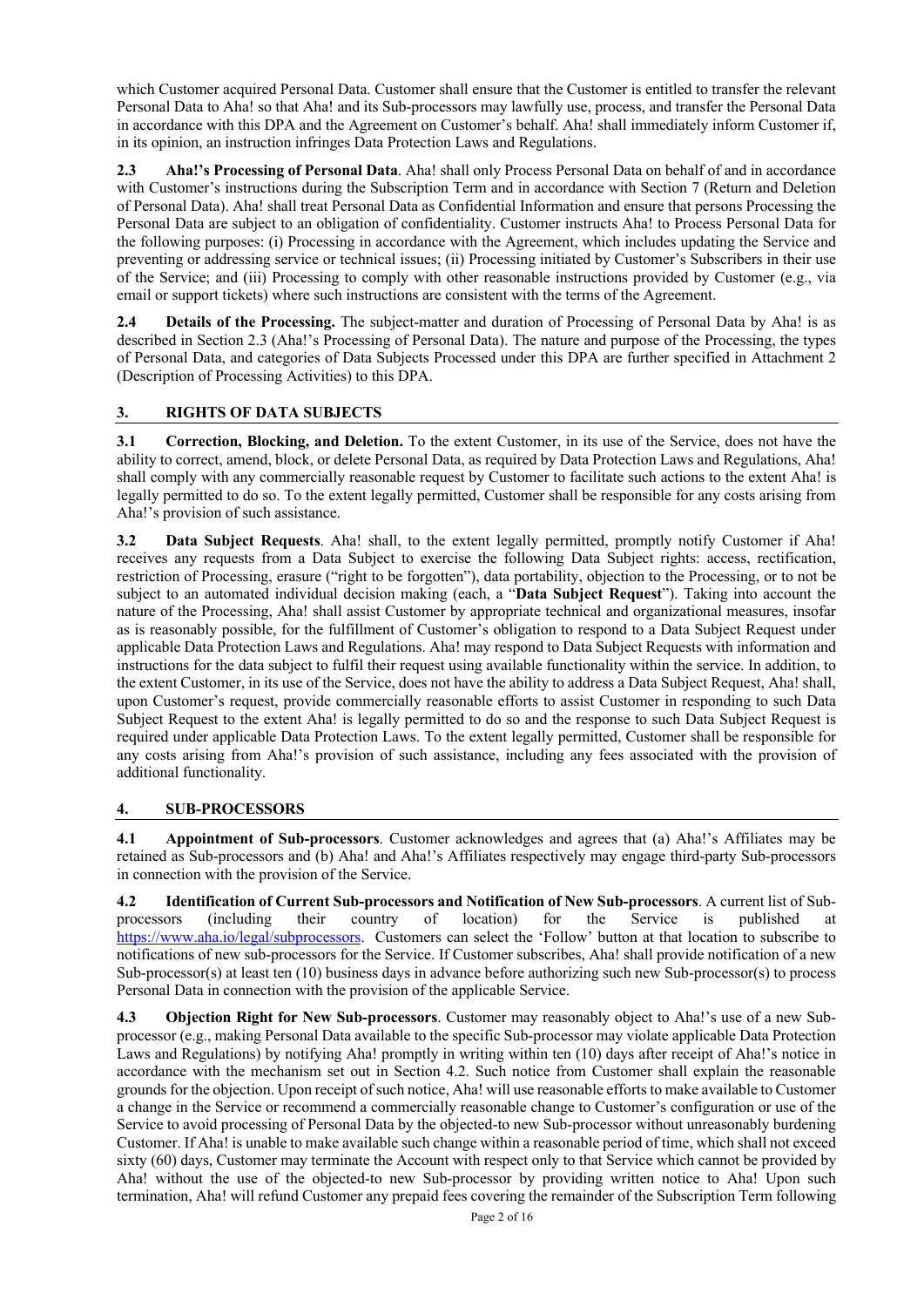the effective date of termination with respect to such terminated Service, without imposing a penalty for such termination on Customer.

**4.4 Liability**. Aha! shall be liable for the acts and omissions of its Sub-processors to the same extent Aha! would be liable if performing the services of each Sub-processor directly under the terms of this DPA and the Agreement.

# **5. SECURITY**

**5.1 Controls for the Protection of Personal Data.** Aha! shall maintain a comprehensive information security program that includes administrative, physical, and technical safeguards for protection of the security, confidentiality, and integrity of Personal Data that are appropriate to (a) the size, scope, and type of Aha!'s business; (b) the amount of resources available to Aha!; (c) the type of information that Aha! will store; and (d) the need for security and confidentiality of such information. Aha! shall regularly monitor compliance with these safeguards. Aha! will not materially decrease the overall security of the Service during a Subscription Term.

**5.2 Third-Party Certifications.** A current list of the third-party certifications obtained by Aha! is published at https://www.aha.jo/legal/security. Aha! shall maintain its ISO27001 certification during the Subscription Term. Upon Customer's request, and subject to the confidentiality obligations set forth in the Agreement, Aha! shall make available to Customer (or Customer's independent, third-party auditor) information regarding Aha! compliance with the obligations set forth in this DPA in the form of the summary audit report(s) for its current third-party certifications.

# **6. PERSONAL DATA INCIDENT MANAGEMENT AND NOTIFICATION**

Aha! maintains an incident response plan and procedures as part of its third-party certifications. Aha! shall notify Customer without undue delay (no more than 48 hours) of any breach relating to Personal Data (within the meaning of applicable Data Protection Laws and Regulations) of which Aha! becomes aware. Such notification shall include a description of the nature of the breach (including, where possible, the categories and approximate number of data subjects concerned and the categories and approximate number of personal data records concerned), likely consequences of the breach, mitigating or remedial measures taken in response to the breach, and a contact point for more information related to the breach. Aha! shall provide commercially reasonable cooperation and assistance in identifying the cause of such breach and take commercially reasonable steps to remediate the cause to the extent the remediation is within Aha!'s control. Except as required by applicable Data Protection Laws and Regulations, the obligations herein shall not apply to incidents that are caused by Customer or Other Services.

#### **7. RETURN AND DELETION OF PERSONAL DATA**

Upon termination of the Service for which Aha! is Processing Personal Data, Aha! shall delete all Personal Data in Aha!'s possession and securely destroy such Personal Data unless applicable law prevents it from destroying all or part of Personal Data. Upon Customer's request prior to the aforementioned deletion and subject to the technical limitations of the Service, Aha! shall return all Personal Data in its possession.

#### **8. EUROPEAN-SPECIFIC TERMS**

8.1 **GDPR.** Aha! will Process Personal Data in accordance with the GDPR requirements directly applicable to Aha!'s provisioning of the Service.

**8.2 Data Protection Impact Assessment.** Upon Customer's request, Aha! shall provide Customer with reasonable cooperation and assistance needed to fulfill Customer's obligation under the GDPR to carry out a data protection impact assessment related to Customer's use of the Service, to the extent Customer does not otherwise have access to the relevant information, and to the extent such information is available to Aha! Aha! shall provide reasonable assistance to Customer in the cooperation or prior consultation with the supervisory authority, to the extent required under the GDPR.

**8.3 Transfer Mechanisms.** As of the effective date of this DPA, Aha! self-certifies to and complies with the EU-U.S. and Swiss-U.S. Privacy Shield Frameworks, as administered by the US Department of Commerce. For transfers of Personal Data under this DPA from the European Union, the European Economic Area and/or their member states, the UK, and Switzerland, to countries which do not ensure an adequate level of data protection within the meaning of applicable Data Protection Laws and Regulations of the foregoing territories, to the extent such transfers are subject to such applicable Data Protection Laws and Regulations: (a) Aha!'s EU-U.S. and Swiss-U.S. Privacy Shield Framework self-certifications apply; and (b) The Standard Contractual Clauses set forth in Attachment 3 to this DPA apply, subject to Attachment 1.

Page 3 of 16 To the extent Customer transfers Personal Data from the United Kingdom to Aha! by signing this DPA, Customer and Aha! conclude the UK Standard Contractual Clauses annexed to EU Commission Decision of 5 February 2010 on standard contractual clauses for the transfer of personal data to processors established in third countries under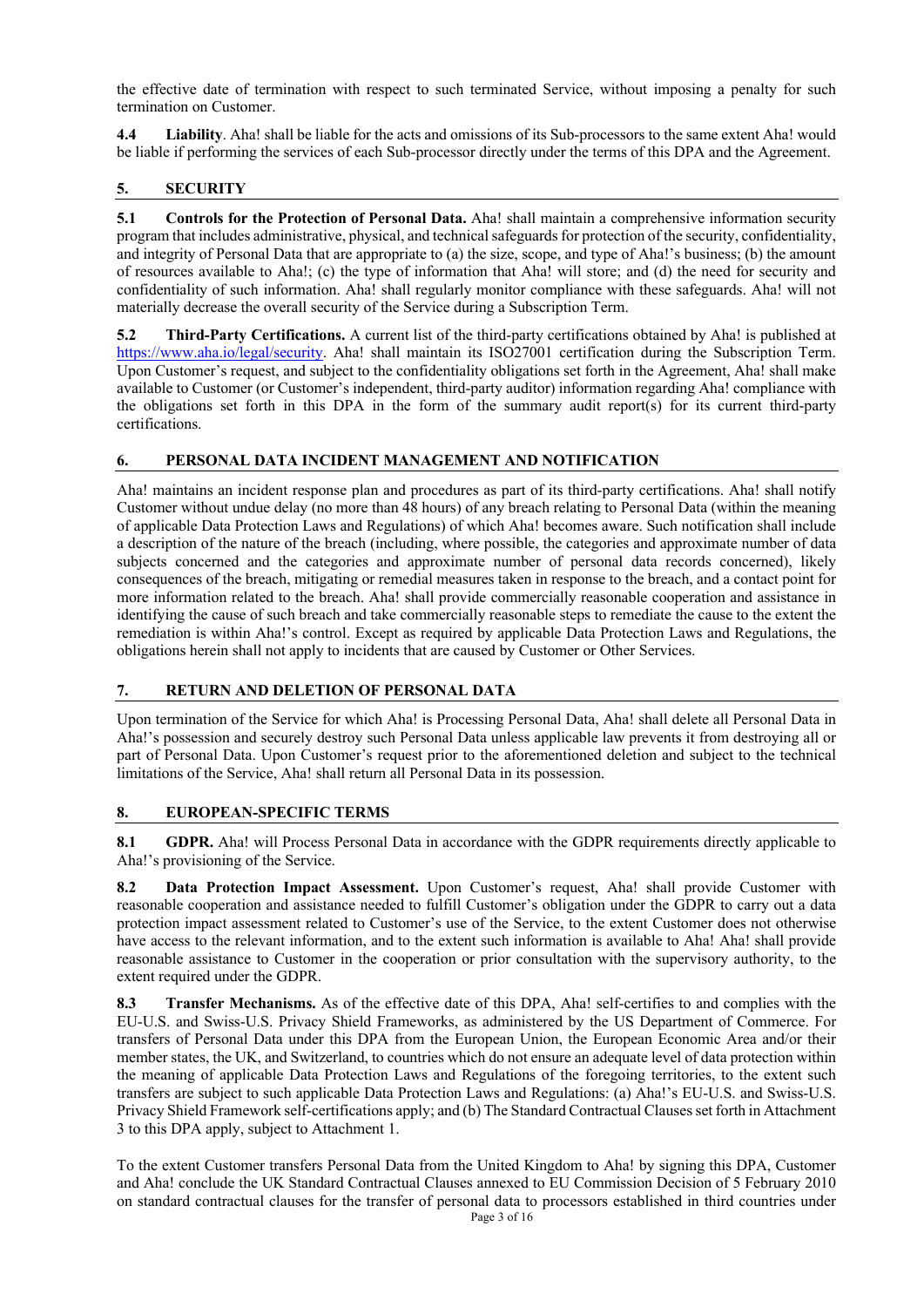Directive 95/46/EC, which are hereby incorporated by reference and completed as follows: (i) the "data exporter" is Customer and the "data importer" is Aha!; (ii) the governing law in Clause 9 and Clause 11.3 is the law of the country of the United Kingdom in which Customer is established; (iii) Appendix 1 and Appendix 2 are Annex I and Annex II to this DPA respectively, and (iv) the optional indemnification clause is struck. In addition, the following changes apply: (i) references to Data Protection Law are replaced with references to applicable UK data protection law; (ii) references to the EU or Member States are replaced with references to the United Kingdom, (iii) references to EU authorities are replaced with references to the competent UK authority; and (iv) references to the Member State governing law in Clause 9 and Clause 11.3 of the Standard Contractual Clauses are replaced with references to the law of England and Wales.

# **9. CALIFORNIA-SPECIFIC TERMS**

With reference to the California Consumer Privacy Act, Cal. Civ. Code §1798.100 et seq., and its implementing regulations ("**CCPA**"), the parties acknowledge and agree that Aha! is a "Service Provider" and may receive Personal Data of California consumers pursuant to the business purpose of providing the Service to Customer in accordance with the Agreement. Aha! shall not: (i) sell the Personal Data; (ii) retain, use, or disclose the Personal Data for any purpose other than for the specific purpose of performing the Service, including retaining, using, or disclosing the Personal Data for a commercial purpose other than providing the Service; and (iii) retain, use, or disclose the Personal Data outside of the direct business relationship between Customer and Aha! Aha! certifies that it understands the restrictions in this Section 9 and will comply with them in accordance with the requirements of the CCPA.

# **10. LEGAL EFFECT**

The terms of this DPA will end simultaneously and automatically with the termination of the Agreement, provided however any obligation imposed on Aha! under this DPA in relation to the Processing of Personal Data shall survive any termination or expiration of the Agreement. This DPA is part of and subject to the terms of the Agreement. Customer's remedies (including those of its Affiliates) with respect to any breach by Aha! of the terms of this Agreement will be subject to any aggregate limitation of liability that applies to the Customer under the Agreement. With regard to the subject matter of this DPA, in the event of inconsistencies between the provisions of this DPA and the Agreement, the provisions of this DPA shall prevail with regard to the parties' data protection obligations.

IN WITNESS WHEREOF, the parties' authorized signatories have duly executed this DPA and referenced attachments and appendices:

| <b>Customer:</b><br>(Full Legal Entity Name)                                                                                                                                                                                                                                                                                                            | <b>AHA! LABS INC.</b>                                  |
|---------------------------------------------------------------------------------------------------------------------------------------------------------------------------------------------------------------------------------------------------------------------------------------------------------------------------------------------------------|--------------------------------------------------------|
| $\mathbf{By:}$                                                                                                                                                                                                                                                                                                                                          | $\mathbf{B}$ y:                                        |
| Name:                                                                                                                                                                                                                                                                                                                                                   |                                                        |
| Title:                                                                                                                                                                                                                                                                                                                                                  | Title:                                                 |
| Date: $\frac{1}{2}$                                                                                                                                                                                                                                                                                                                                     | Date:                                                  |
| Address: 2008. And the same of the same of the same of the same of the same of the same of the same of the same of the same of the same of the same of the same of the same of the same of the same of the same of the same of<br><u> 1989 - Johann John Stoff, deutscher Stoffen und der Stoffen und der Stoffen und der Stoffen und der Stoffen u</u> | Address: 20 Gloria Circle<br>Menlo Park, CA 94025, USA |
| Email:                                                                                                                                                                                                                                                                                                                                                  | Email: support@aha.io                                  |
| Phone:                                                                                                                                                                                                                                                                                                                                                  | Phone: $+1-650-331-3170$                               |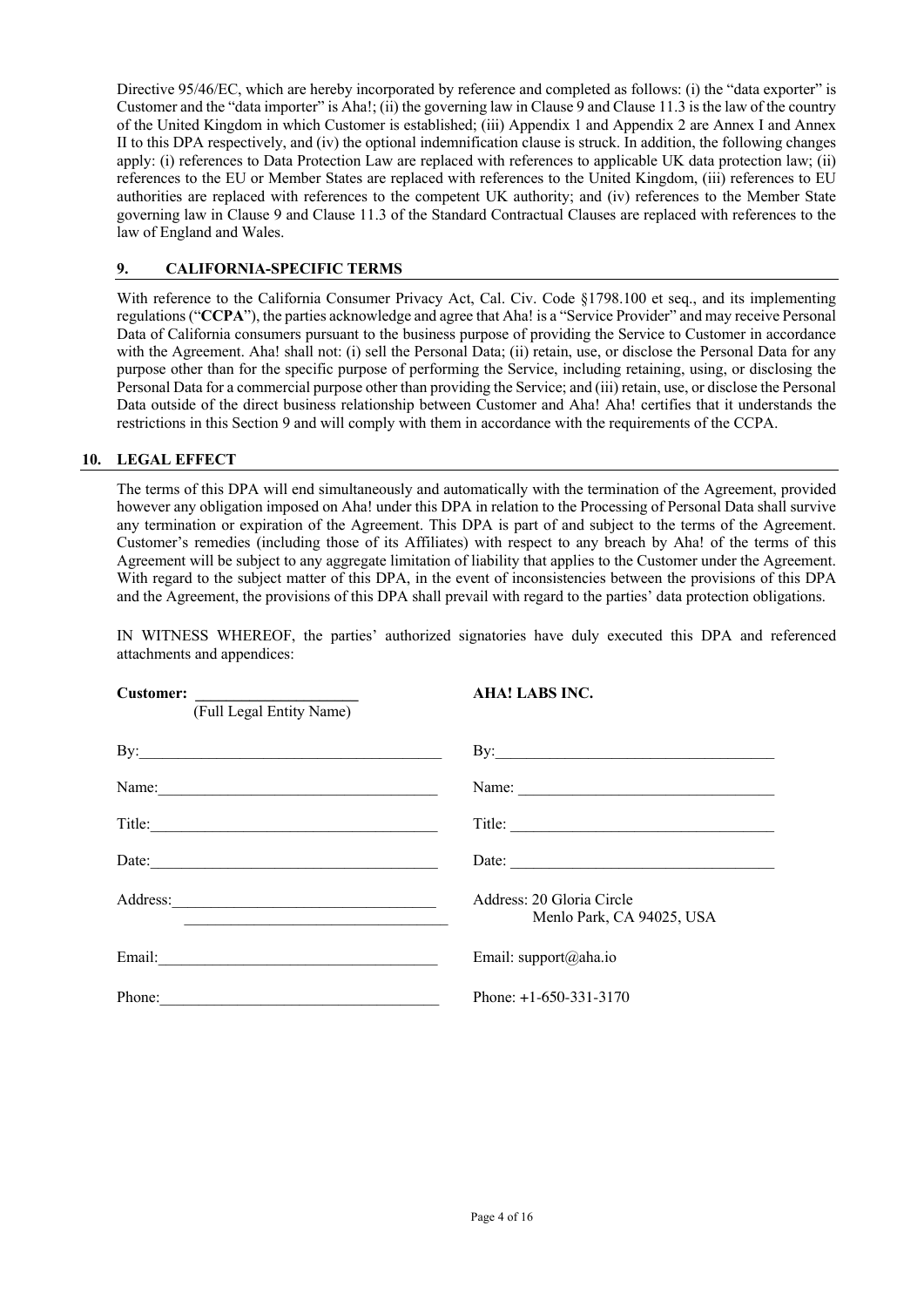### **Attachment 1**

# **ADDITIONAL TERMS TO THE STANDARD CONTRACTUAL CLAUSES**

**1. Application of Standard Contractual Clauses**. The Standard Contractual Clauses in Attachment 3 and the additional terms in this Attachment 1 will apply to: (a) the Customer that has executed the DPA; and (b) its Affiliates which are authorized to use the Service pursuant to the Agreement. For the purpose of the Standard Contractual Clauses and this Section 1, the aforementioned entities shall be deemed "**Data Exporter**" and Aha! shall be "**Data Importer**." The Standard Contractual Clauses only apply only to Personal Data that is transferred from the European Economic Area (EEA) and Switzerland, to outside the EEA, either directly or via onward transfer, to any country or recipient not recognized by the European Commission as providing an adequate level of protection for personal data.

**2. Government and Law Enforcement Orders**. Upon receipt of any legally binding order or request for disclosure of Personal Data by a competent government authority or law enforcement authority, Data Importer shall use reasonable efforts to redirect the relevant authority to Data Exporter pursuant to Clause 15 of the Standard Contractual Clauses. Data Exporter agrees that Data Importer can provide information to such relevant authority as reasonably necessary to redirect the order or request. In the event Data Importer is prohibited by applicable laws from notifying Data Exporter of the relevant authority's request or order, Data Importer shall use reasonable efforts to challenge such request or order.

**3. Processing Instructions**. The DPA and the Agreement are Data Exporter's complete and final instructions to Data Importer for the Processing of Personal Data. Any additional or alternate instructions must be agreed upon separately. For the purposes of Clause 8.1 of the Standard Contractual Clauses, the following is deemed an instruction by Data Exporter to process Personal Data: (a) Processing in accordance with the Agreement; (b) Processing initiated by Subscribers in their use of the Service; and (c) Processing to comply with other reasonable instructions provided by Data Exporter (e.g., via email or support tickets) where such instructions are consistent with the terms of the Agreement.

**4. Appointment of new Sub-processors and List of current Sub-processors.** Pursuant to Clause 9 of the Standard Contractual Clauses, Data Exporter acknowledges and expressly agrees that (a) Data Importer's Affiliates may be retained as Sub-processors; and (b) Data Importer and Data Importer's Affiliates respectively may engage third-party Sub-processors in connection with the provision of the Services in accordance with the process in Section 4 of the DPA. Data Importer shall make available to Data Exporter the current list of Sub-processors in accordance with Section 4.2 of the DPA.

**5. Notification of New Sub-processors and Objection Right for new Sub-processors.** Pursuant to Clause 9 of the Standard Contractual Clauses, Data Exporter acknowledges and expressly agrees that Data Importer may engage new Sub-processors as described in Sections 4.2 and 4.3 of the DPA.

**6. Copies of Sub-Processor Agreements**. The parties agree that the copies of the Sub-processor agreements that must be sent by Data Importer to Data Exporter pursuant to Clause 9 of the Standard Contractual Clauses may have all commercial information, or clauses unrelated to the Standard Contractual Clauses or their equivalent, removed by Data Importer beforehand, and that such copies will be provided by Data Importer only upon reasonable request by Data Exporter.

**7. Audits**. The parties agree that the audits described in Clause 8.9 of the Standard Contractual Clauses shall be carried out in accordance with the following specifications: Upon Data Exporter's request, and subject to the confidentiality obligations set forth in the Agreement or otherwise agreed by the parties, Data Importer shall make available to Data Exporter (or Data Exporter's independent, third-party auditor that is not a competitor of Data Importer) information regarding Data Importer's compliance with the obligations set forth in the DPA. Data Exporter may contact Data Importer in accordance with the "Notice" provisions of the Agreement to request an audit of the procedures relevant to the protection of Personal Data, no more than once per calendar year during the term of the Agreement unless Data Exporter has reason to believe Data Importer is in breach of its compliance obligations set forth in the DPA. Data Exporter shall reimburse Data Importer for any time expended for any such on-site audit at Data Importer's then-current professional services rates, which shall be made available to Data Exporter upon request. Before the commencement of any such on-site audit, Data Exporter and Data Importer shall mutually agree upon the scope, timing, and duration of the audit in addition to the reimbursement rate for which Data Exporter shall be responsible. All reimbursement rates shall be reasonable, taking into account the resources expended by Data Importer. Data Exporter shall promptly notify Data Importer with information regarding any non-compliance discovered during the course of an audit.

**8. Certification of Deletion**. The parties agree that the certification of deletion of Personal Data that is described in Clause 16(d) shall be provided by Data Importer to Data Exporter only upon Data Exporter's request.

**9. Conflict**. In the event of any conflict or inconsistency between the DPA and the Standard Contractual Clauses in Attachment 3, the Standard Contractual Clauses shall prevail.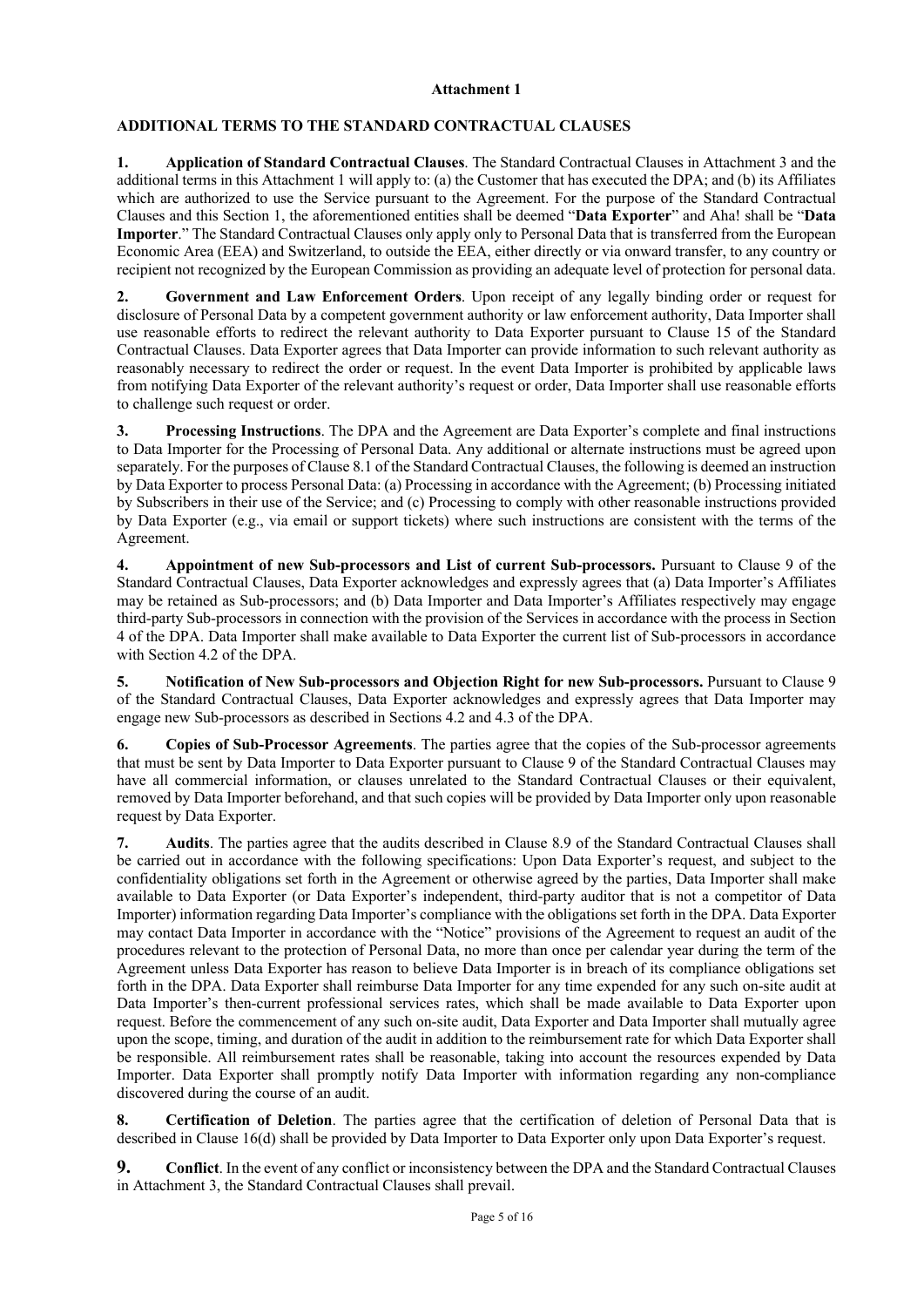#### **Attachment 2**

# **DESCRIPTION OF PROCESSING ACTIVITIES**

#### **Data subjects**

Customer may submit personal data to the Service, the extent of which is determined and controlled by Customer and which may include, but is not limited to, personal data relating to the following categories of data subject:

Natural persons who are End-Users of the Service.

#### **Categories of data**

The personal data transferred concern the following categories of data:

Subscriber or End-User names, contact information, and e-mail addresses, solely as required to access and use the Service.

## **Special categories of data (if appropriate)**

The personal data transferred concern the following special categories of data:

None.

#### **Processing operations**

The personal data transferred will be processed in accordance with the Agreement and may be subject to the following processing activities:

- Processing necessary to provide, maintain, and update the Service provided to Customer;
- Providing customer and technical support to Customer; and
- Disclosures in accordance with the Agreement, as compelled by law.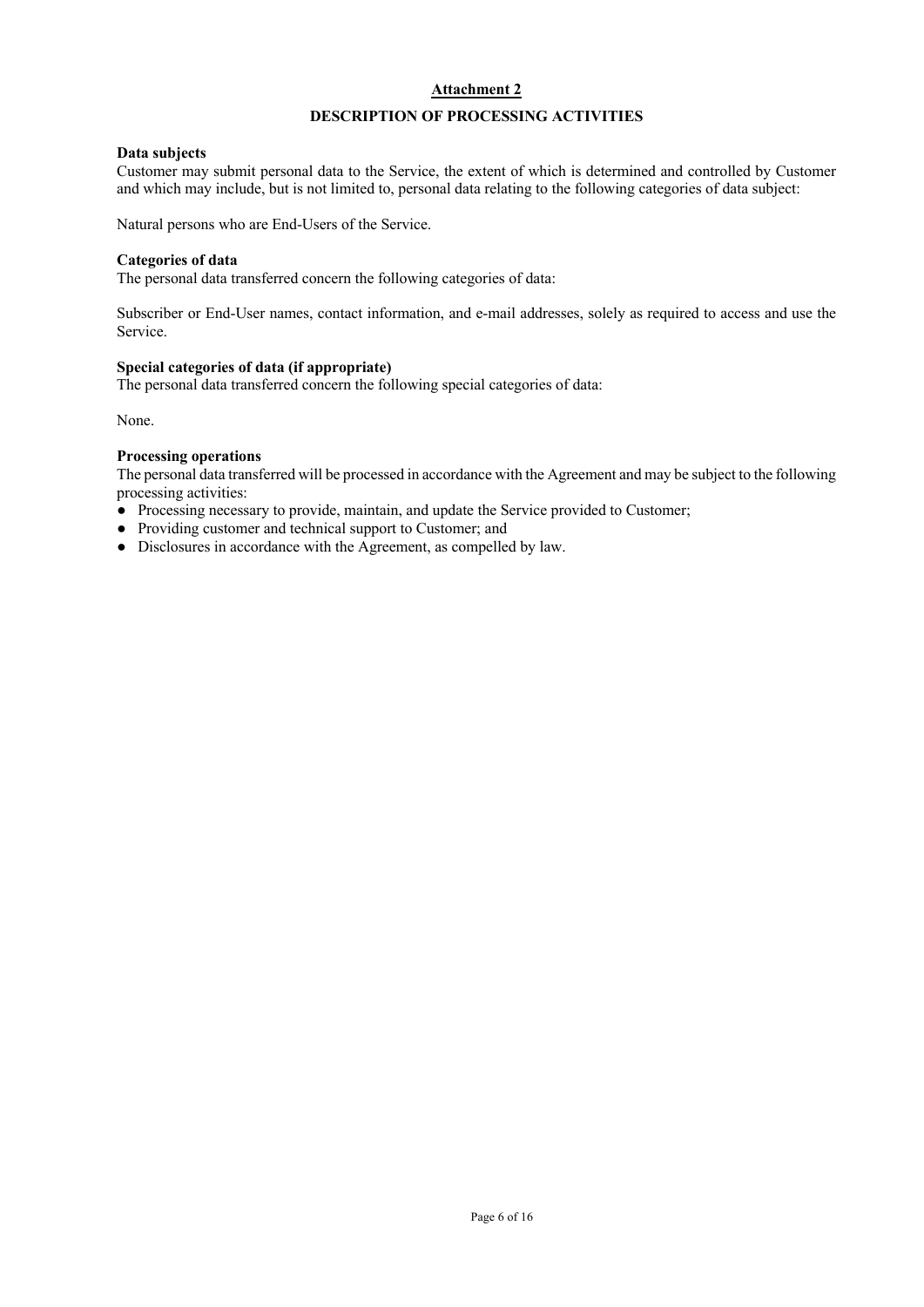#### **Attachment 3**

By signing the signature page of the DPA, the parties will be deemed to have signed this Attachment 3.

#### **Standard Contractual Clauses (processors)**

Standard contractual clauses for the transfer of personal data to third countries pursuant to Regulation (EU) 2016/679 of the European Parliament and of the Council.

## **SECTION I**

# Clause 1 *Purpose and scope*

- (a) The purpose of these standard contractual clauses is to ensure compliance with the requirements of Regulation (EU) 2016/679 of the European Parliament and of the Council of 27 April 2016 on the protection of natural persons with regard to the processing of personal data and on the free movement of such data (General Data Protection Regulation) for the transfer of personal data to a third country.
- (b) The Parties: (i) the natural or legal person(s), public authority/ies, agency/ies or other body/ies (hereinafter 'entity/ies') transferring the personal data, as listed in Annex I.A (hereinafter each 'data exporter'), and (ii) the entity/ies in a third country receiving the personal data from the data exporter, directly or indirectly via another entity also Party to these Clauses, as listed in Annex I.A (hereinafter each 'data importer') have agreed to these standard contractual clauses (hereinafter: 'Clauses').
- (c) These Clauses apply with respect to the transfer of personal data as specified in Annex I.B.
- (d) The Appendix to these Clauses containing the Annexes referred to therein forms an integral part of these Clauses.

## Clause 2 *Effect and invariability of the Clauses*

- (a) These Clauses set out appropriate safeguards, including enforceable data subject rights and effective legal remedies, pursuant to Article 46(1) and Article 46(2)(c) of Regulation (EU) 2016/679 and, with respect to data transfers from controllers to processors and/or processors to processors, standard contractual clauses pursuant to Article 28(7) of Regulation (EU) 2016/679, provided they are not modified, except to select the appropriate Module(s) or to add or update information in the Appendix. This does not prevent the Parties from including the standard contractual clauses laid down in these Clauses in a wider contract and/or to add other clauses or additional safeguards, provided that they do not contradict, directly or indirectly, these Clauses or prejudice the fundamental rights or freedoms of data subjects.
- (b) These Clauses are without prejudice to obligations to which the data exporter is subject by virtue of Regulation (EU) 2016/679.

# Clause 3

#### *Third-party beneficiaries*

- (a) Data subjects may invoke and enforce these Clauses, as third-party beneficiaries, against the data exporter and/or data importer, with the following exceptions: (i) Clause 1, Clause 2, Clause 3, Clause 6, Clause 7; (ii) Clause 8.1(b), 8.9(a), (c), (d) and (e); (iii) Clause 9(a), (c), (d) and (e); (iv) Clause 12(a), (d) and (f); (v) Clause 13; (vi) Clause 15.1(c), (d) and (e); (vii) Clause 16(e); (viii) Clause 18(a) and (b);
- (b) Paragraph (a) is without prejudice to rights of data subjects under Regulation (EU) 2016/679.

#### Clause 4 *Interpretation*

- (a) Where these Clauses use terms that are defined in Regulation (EU) 2016/679, those terms shall have the same meaning as in that Regulation.
- (b) These Clauses shall be read and interpreted in the light of the provisions of Regulation (EU) 2016/679.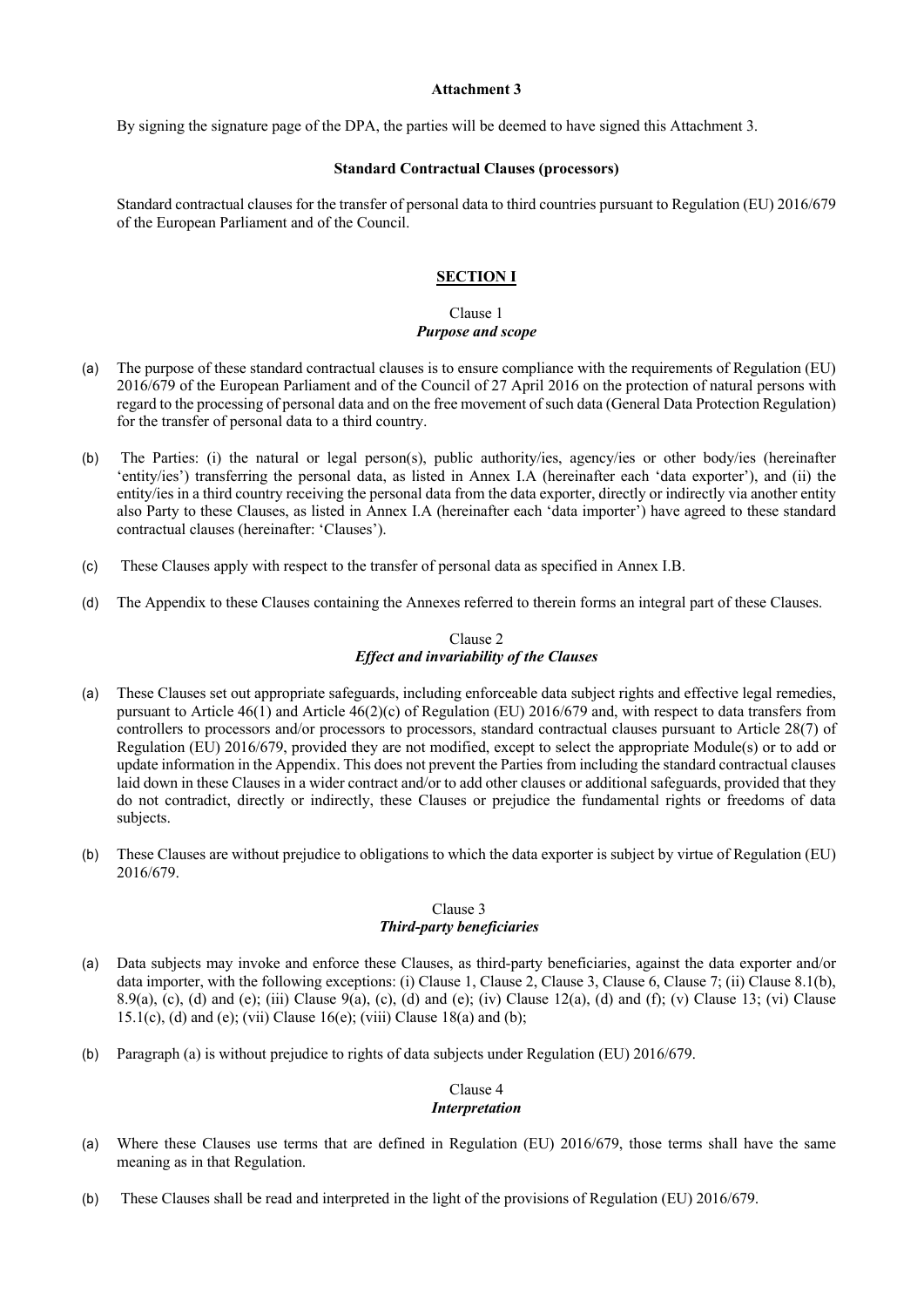(c) These Clauses shall not be interpreted in a way that conflicts with rights and obligations provided for in Regulation (EU) 2016/679.

#### Clause 5 *Hierarchy*

In the event of a contradiction between these Clauses and the provisions of related agreements between the Parties, existing at the time these Clauses are agreed or entered into thereafter, these Clauses shall prevail.

# Clause 6 *Description of the transfer(s)*

The details of the transfer(s), and in particular the categories of personal data that are transferred and the purpose(s) for which they are transferred, are specified in Annex I.B.

# **SECTION II – OBLIGATIONS OF THE PARTIES**

# Clause 8 *Data protection safeguards*

The data exporter warrants that it has used reasonable efforts to determine that the data importer is able, through the implementation of appropriate technical and organisational measures, to satisfy its obligations under these Clauses.

# **MODULE TWO: Transfer controller to processor**

#### **8.1 Instructions**

- (a) The data importer shall process the personal data only on documented instructions from the data exporter. The data exporter may give such instructions throughout the duration of the contract.
- (b) The data importer shall immediately inform the data exporter if it is unable to follow those instructions.

#### **8.2 Purpose limitation**

The data importer shall process the personal data only for the specific purpose(s) of the transfer, as set out in Annex I.B, unless on further instructions from the data exporter.

#### **8.3 Transparency**

On request, the data exporter shall make a copy of these Clauses, including the Appendix as completed by the Parties, available to the data subject free of charge. To the extent necessary to protect business secrets or other confidential information, including the measures described in Annex II and personal data, the data exporter may redact part of the text of the Appendix to these Clauses prior to sharing a copy, but shall provide a meaningful summary where the data subject would otherwise not be able to understand its content or exercise his/her rights. On request, the Parties shall provide the data subject with the reasons for the redactions, to the extent possible without revealing the redacted information. This Clause is without prejudice to the obligations of the data exporter under Articles 13 and 14 of Regulation (EU) 2016/679.

## **8.4 Accuracy**

If the data importer becomes aware that the personal data it has received is inaccurate, or has become outdated, it shall inform the data exporter without undue delay. In this case, the data importer shall cooperate with the data exporter to erase or rectify the data.

#### **8.5 Duration of processing and erasure or return of data**

Processing by the data importer shall only take place for the duration specified in Annex I.B. After the end of the provision of the processing services, the data importer shall, at the choice of the data exporter, delete all personal data processed on behalf of the data exporter and certify to the data exporter that it has done so, or return to the data exporter all personal data processed on its behalf and delete existing copies. Until the data is deleted or returned, the data importer shall continue to ensure compliance with these Clauses. In case of local laws applicable to the data importer that prohibit return or deletion of the personal data, the data importer warrants that it will continue to ensure compliance with these Clauses and will only process it to the extent and for as long as required under that local law. This is without prejudice to Clause 14, in particular the requirement for the data importer under Clause 14(e) to notify the data exporter throughout the duration of the contract if it has reason to believe that it is or has become subject to laws or practices not in line with the requirements under Clause 14(a).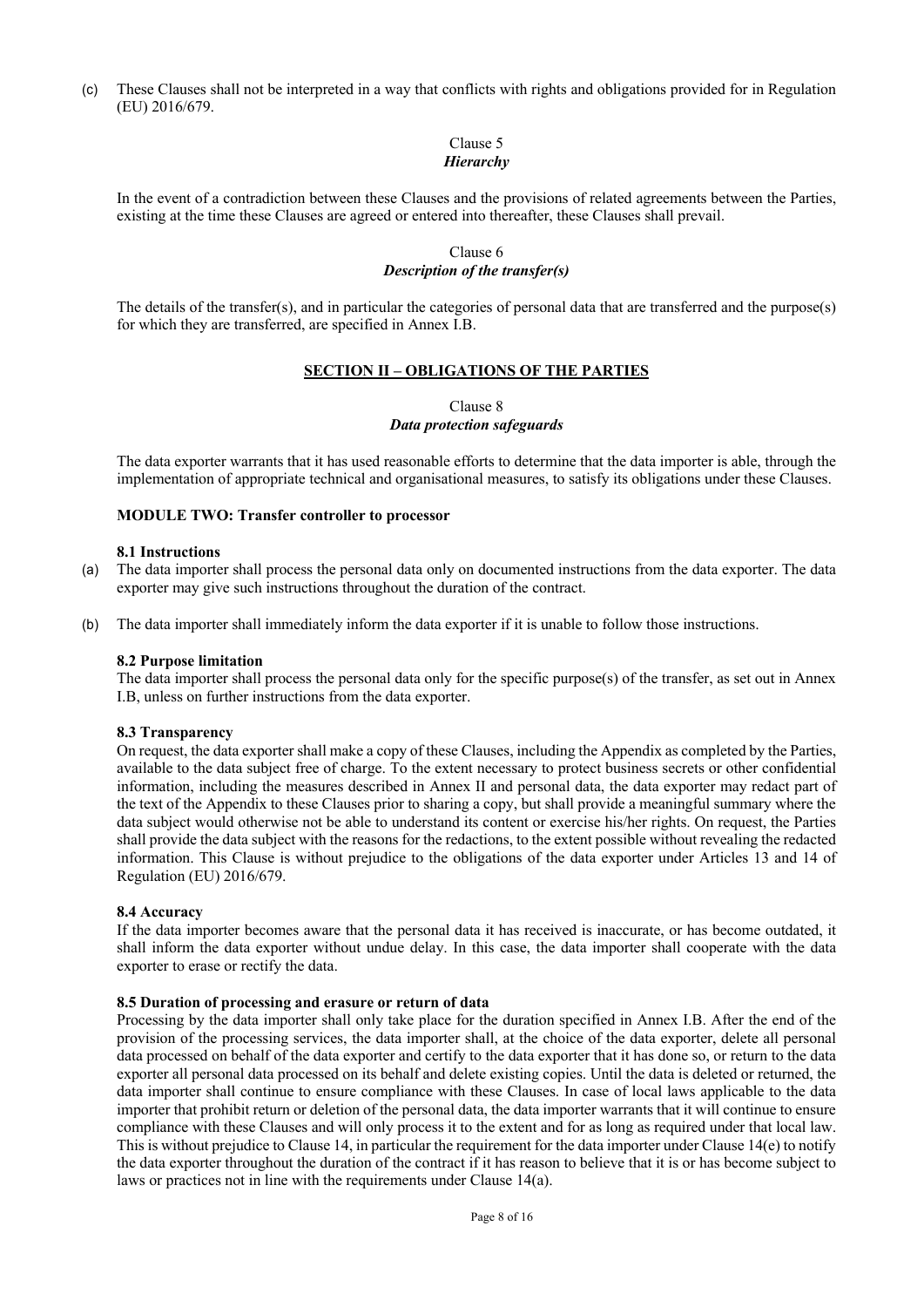#### **8.6 Security of processing**

- (a) The data importer and, during transmission, also the data exporter shall implement appropriate technical and organisational measures to ensure the security of the data, including protection against a breach of security leading to accidental or unlawful destruction, loss, alteration, unauthorised disclosure or access to that data (hereinafter 'personal data breach'). In assessing the appropriate level of security, the Parties shall take due account of the state of the art, the costs of implementation, the nature, scope, context and purpose(s) of processing and the risks involved in the processing for the data subjects. The Parties shall in particular consider having recourse to encryption or pseudonymisation, including during transmission, where the purpose of processing can be fulfilled in that manner. In case of pseudonymisation, the additional information for attributing the personal data to a specific data subject shall, where possible, remain under the exclusive control of the data exporter. In complying with its obligations under this paragraph, the data importer shall at least implement the technical and organisational measures specified in Annex II. The data importer shall carry out regular checks to ensure that these measures continue to provide an appropriate level of security.
- (b) The data importer shall grant access to the personal data to members of its personnel only to the extent strictly necessary for the implementation, management and monitoring of the contract. It shall ensure that persons authorised to process the personal data have committed themselves to confidentiality or are under an appropriate statutory obligation of confidentiality.
- (c) In the event of a personal data breach concerning personal data processed by the data importer under these Clauses, the data importer shall take appropriate measures to address the breach, including measures to mitigate its adverse effects. The data importer shall also notify the data exporter without undue delay after having become aware of the breach. Such notification shall contain the details of a contact point where more information can be obtained, a description of the nature of the breach (including, where possible, categories and approximate number of data subjects and personal data records concerned), its likely consequences and the measures taken or proposed to address the breach including, where appropriate, measures to mitigate its possible adverse effects. Where, and in so far as, it is not possible to provide all information at the same time, the initial notification shall contain the information then available and further information shall, as it becomes available, subsequently be provided without undue delay.
- (d) The data importer shall cooperate with and assist the data exporter to enable the data exporter to comply with its obligations under Regulation (EU) 2016/679, in particular to notify the competent supervisory authority and the affected data subjects, taking into account the nature of processing and the information available to the data importer.

#### **8.7 Sensitive data**

Where the transfer involves personal data revealing racial or ethnic origin, political opinions, religious or philosophical beliefs, or trade union membership, genetic data, or biometric data for the purpose of uniquely identifying a natural person, data concerning health or a person's sex life or sexual orientation, or data relating to criminal convictions and offences (hereinafter 'sensitive data'), the data importer shall apply the specific restrictions and/or additional safeguards described in Annex I.B.

#### **8.8 Onward transfers**

The data importer shall only disclose the personal data to a third party on documented instructions from the data exporter. In addition, the data may only be disclosed to a third party located outside the European Union (in the same country as the data importer or in another third country, hereinafter 'onward transfer') if the third party is or agrees to be bound by these Clauses, under the appropriate Module, or if:

- (i) the onward transfer is to a country benefitting from an adequacy decision pursuant to Article 45 of Regulation (EU) 2016/679 that covers the onward transfer;
- (ii) the third party otherwise ensures appropriate safeguards pursuant to Articles 46 or 47 Regulation of (EU) 2016/679 with respect to the processing in question;
- (iii) the onward transfer is necessary for the establishment, exercise or defence of legal claims in the context of specific administrative, regulatory or judicial proceedings; or
- (iv) the onward transfer is necessary in order to protect the vital interests of the data subject or of another natural person.

Any onward transfer is subject to compliance by the data importer with all the other safeguards under these Clauses, in particular purpose limitation.

#### **8.9 Documentation and compliance**

- (a) The data importer shall promptly and adequately deal with enquiries from the data exporter that relate to the processing under these Clauses.
- (b) The Parties shall be able to demonstrate compliance with these Clauses. In particular, the data importer shall keep appropriate documentation on the processing activities carried out on behalf of the data exporter.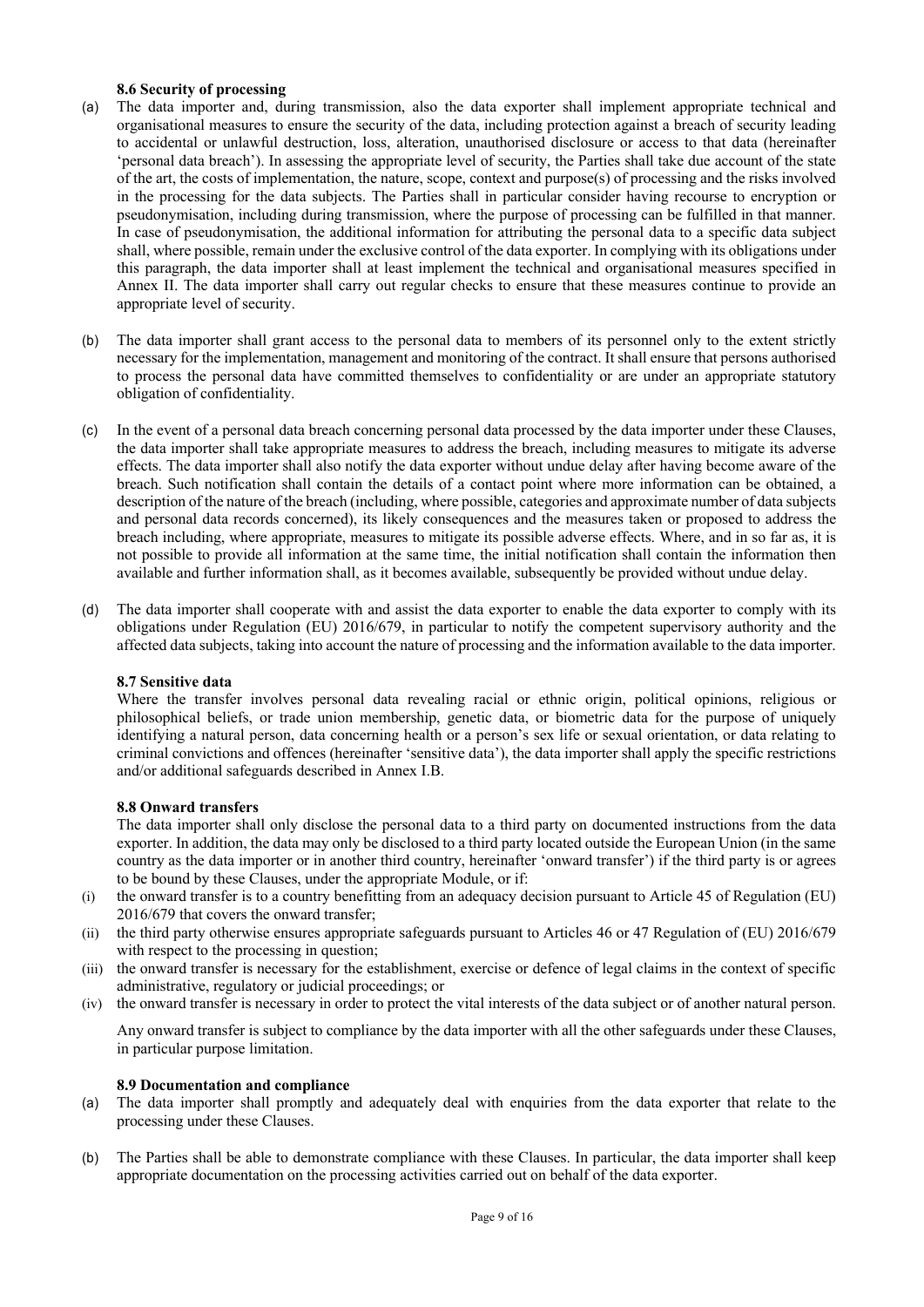- (c) The data importer shall make available to the data exporter all information necessary to demonstrate compliance with the obligations set out in these Clauses and at the data exporter's request, allow for and contribute to audits of the processing activities covered by these Clauses, at reasonable intervals or if there are indications of non-compliance. In deciding on a review or audit, the data exporter may take into account relevant certifications held by the data importer.
- (d) The data exporter may choose to conduct the audit by itself or mandate an independent auditor. Audits may include inspections at the premises or physical facilities of the data importer and shall, where appropriate, be carried out with reasonable notice.
- (e) The Parties shall make the information referred to in paragraphs (b) and (c), including the results of any audits, available to the competent supervisory authority on request.

## Clause 9 *Use of sub-processors*

- (a) OPTION 2: GENERAL WRITTEN AUTHORISATION. The data importer has the data exporter's general authorisation for the engagement of sub-processor(s) from an agreed list. The data importer shall specifically inform the data exporter in writing of any intended changes to that list through the addition or replacement of sub-processors at least ten (10) business days in advance, thereby giving the data exporter sufficient time to be able to object to such changes prior to the engagement of the sub-processor(s). The data importer shall provide the data exporter with the information necessary to enable the data exporter to exercise its right to object.
- (b) Where the data importer engages a sub-processor to carry out specific processing activities (on behalf of the data exporter), it shall do so by way of a written contract that provides for, in substance, the same data protection obligations as those binding the data importer under these Clauses, including in terms of third-party beneficiary rights for data subjects. The Parties agree that, by complying with this Clause, the data importer fulfils its obligations under Clause 8.8. The data importer shall ensure that the sub-processor complies with the obligations to which the data importer is subject pursuant to these Clauses.
- (c) The data importer shall provide, at the data exporter's request, a copy of such a sub-processor agreement and any subsequent amendments to the data exporter. To the extent necessary to protect business secrets or other confidential information, including personal data, the data importer may redact the text of the agreement prior to sharing a copy.
- (d) The data importer shall remain fully responsible to the data exporter for the performance of the sub-processor's obligations under its contract with the data importer. The data importer shall notify the data exporter of any failure by the sub-processor to fulfil its obligations under that contract.
- (e) The data importer shall agree a third-party beneficiary clause with the sub-processor whereby in the event the data importer has factually disappeared, ceased to exist in law or has become insolvent – the data exporter shall have the right to terminate the sub-processor contract and to instruct the sub-processor to erase or return the personal data.

# Clause 10 *Data subject rights*

- (a) The data importer shall promptly notify the data exporter of any request it has received from a data subject. It shall not respond to that request itself unless it has been authorised to do so by the data exporter.
- (b) The data importer shall assist the data exporter in fulfilling its obligations to respond to data subjects' requests for the exercise of their rights under Regulation (EU) 2016/679. In this regard, the Parties shall set out in Annex II the appropriate technical and organisational measures, taking into account the nature of the processing, by which the assistance shall be provided, as well as the scope and the extent of the assistance required.
- (c) In fulfilling its obligations under paragraphs (a) and (b), the data importer shall comply with the instructions from the data exporter.

#### Clause 11 *Redress*

(a) The data importer shall inform data subjects in a transparent and easily accessible format, through individual notice or on its website, of a contact point authorised to handle complaints. It shall deal promptly with any complaints it receives from a data subject.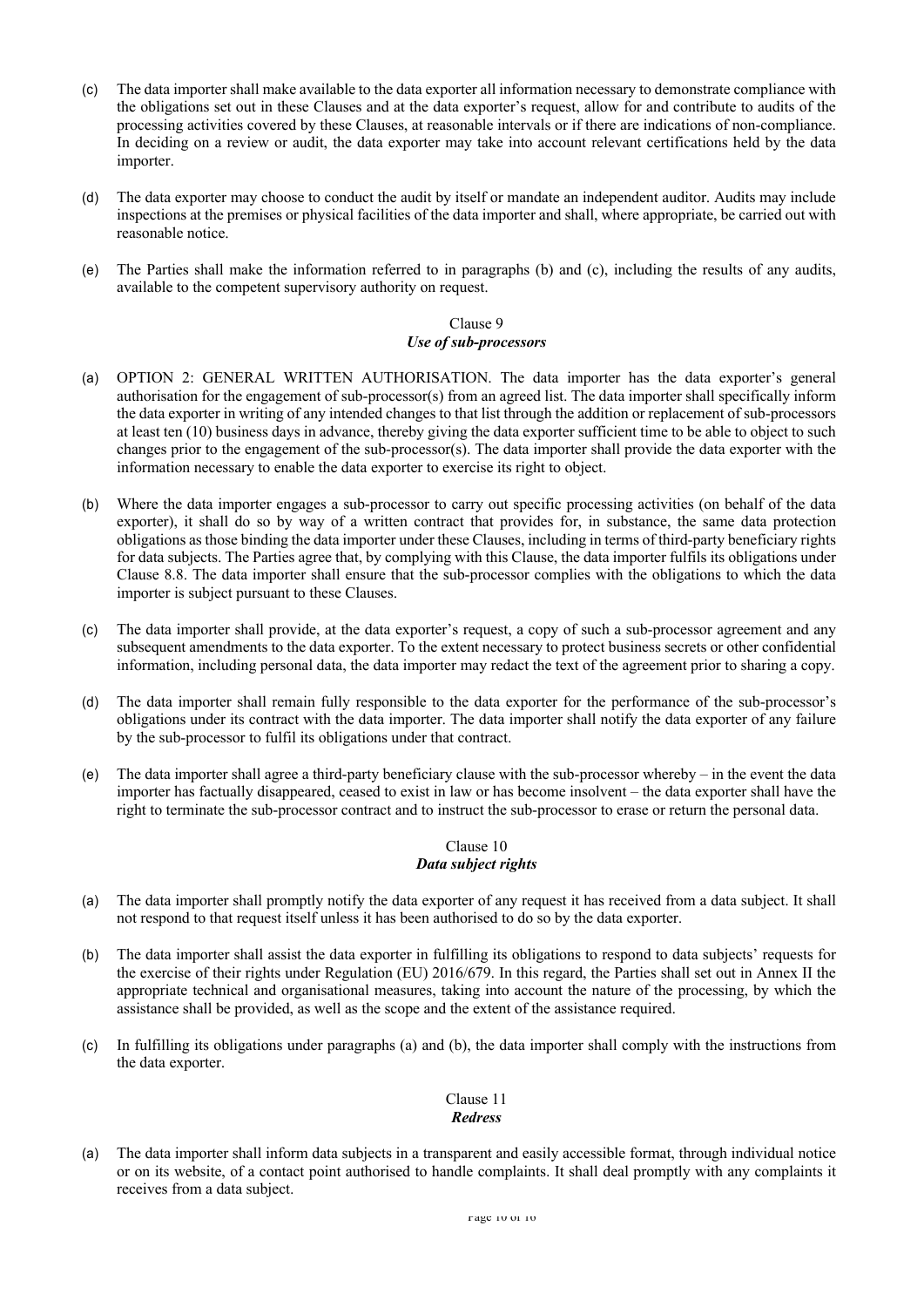- (b) In case of a dispute between a data subject and one of the Parties as regards compliance with these Clauses, that Party shall use its best efforts to resolve the issue amicably in a timely fashion. The Parties shall keep each other informed about such disputes and, where appropriate, cooperate in resolving them.
- (c) Where the data subject invokes a third-party beneficiary right pursuant to Clause 3, the data importer shall accept the decision of the data subject to: (i) lodge a complaint with the supervisory authority in the Member State of his/her habitual residence or place of work, or the competent supervisory authority pursuant to Clause 13; (ii) refer the dispute to the competent courts within the meaning of Clause 18.
- (d) The Parties accept that the data subject may be represented by a not-for-profit body, organisation or association under the conditions set out in Article 80(1) of Regulation (EU) 2016/679.
- (e) The data importer shall abide by a decision that is binding under the applicable EU or Member State law.
- (f) The data importer agrees that the choice made by the data subject will not prejudice his/her substantive and procedural rights to seek remedies in accordance with applicable laws.

# Clause 12 *Liability*

- (a) Each Party shall be liable to the other Party/ies for any damages it causes the other Party/ies by any breach of these Clauses.
- (b) The data importer shall be liable to the data subject, and the data subject shall be entitled to receive compensation, for any material or non-material damages the data importer or its sub-processor causes the data subject by breaching the third-party beneficiary rights under these Clauses.
- (c) Notwithstanding paragraph (b), the data exporter shall be liable to the data subject, and the data subject shall be entitled to receive compensation, for any material or non-material damages the data exporter or the data importer (or its sub-processor) causes the data subject by breaching the third-party beneficiary rights under these Clauses. This is without prejudice to the liability of the data exporter and, where the data exporter is a processor acting on behalf of a controller, to the liability of the controller under Regulation (EU) 2016/679 or Regulation (EU) 2018/1725, as applicable.
- (d) The Parties agree that if the data exporter is held liable under paragraph (c) for damages caused by the data importer (or its sub-processor), it shall be entitled to claim back from the data importer that part of the compensation corresponding to the data importer's responsibility for the damage.
- (e) Where more than one Party is responsible for any damage caused to the data subject as a result of a breach of these Clauses, all responsible Parties shall be jointly and severally liable and the data subject is entitled to bring an action in court against any of these Parties.
- (f) The Parties agree that if one Party is held liable under paragraph (e), it shall be entitled to claim back from the other Party/ies that part of the compensation corresponding to its/their responsibility for the damage.
- (g) The data importer may not invoke the conduct of a sub-processor to avoid its own liability.

#### Clause 13 *Supervision*

- (a) Where the data exporter is established in an EU Member State: The supervisory authority with responsibility for ensuring compliance by the data exporter with Regulation (EU) 2016/679 as regards the data transfer, as indicated in Annex I.C, shall act as competent supervisory authority.
- (b) The data importer agrees to submit itself to the jurisdiction of and cooperate with the competent supervisory authority in any procedures aimed at ensuring compliance with these Clauses. In particular, the data importer agrees to respond to enquiries, submit to audits and comply with the measures adopted by the supervisory authority, including remedial and compensatory measures. It shall provide the supervisory authority with written confirmation that the necessary actions have been taken.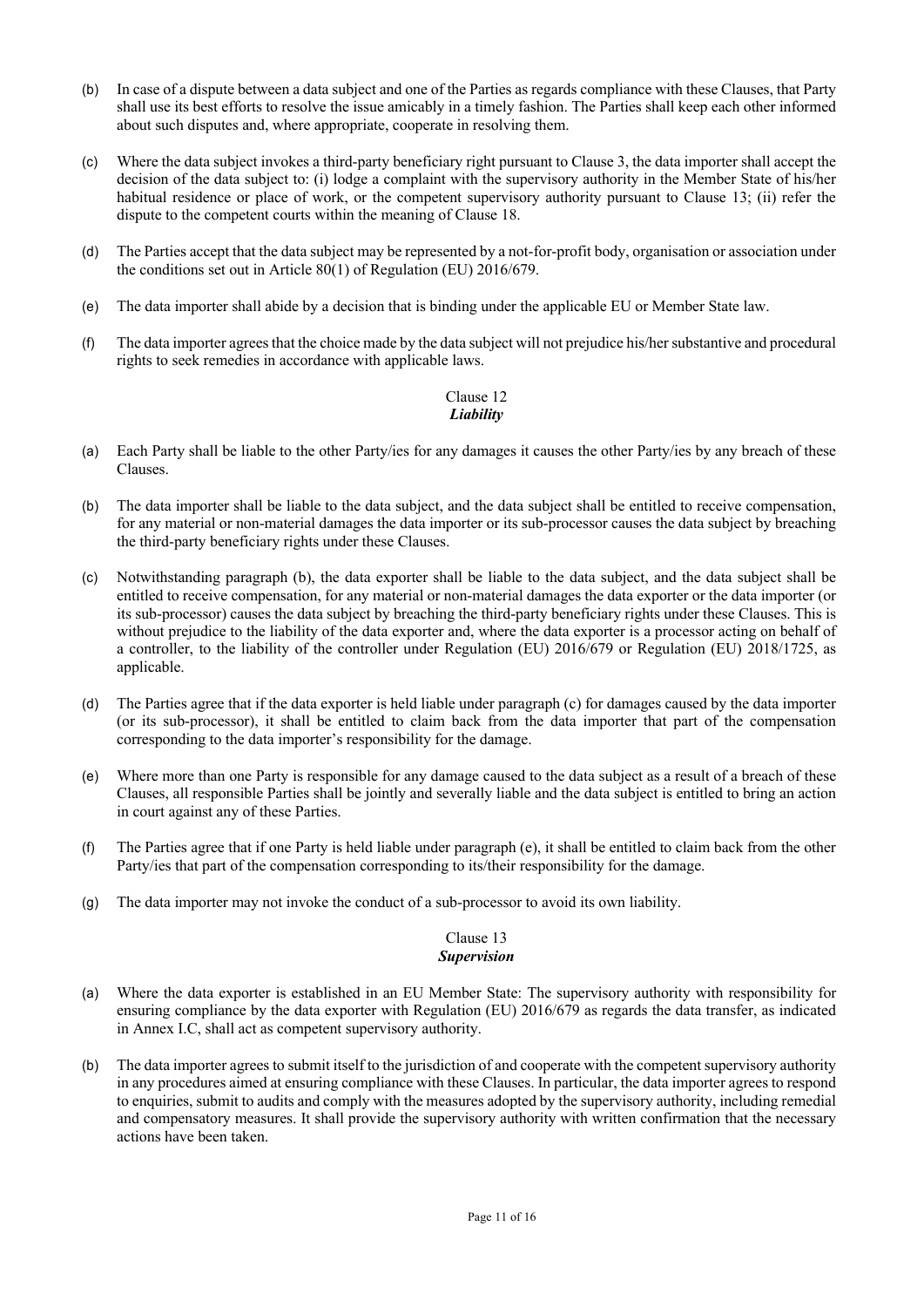# **SECTION III - LOCAL LAWS AND OBLIGATIONS IN CASE OF ACCESS BY PUBLIC AUTHORITIES**

# Clause 14

## *Local laws and practices affecting compliance with the Clauses*

- (a) The Parties warrant that they have no reason to believe that the laws and practices in the third country of destination applicable to the processing of the personal data by the data importer, including any requirements to disclose personal data or measures authorising access by public authorities, prevent the data importer from fulfilling its obligations under these Clauses. This is based on the understanding that laws and practices that respect the essence of the fundamental rights and freedoms and do not exceed what is necessary and proportionate in a democratic society to safeguard one of the objectives listed in Article 23(1) of Regulation (EU) 2016/679, are not in contradiction with these Clauses.
- (b) The Parties declare that in providing the warranty in paragraph (a), they have taken due account in particular of the following elements:
- (i) the specific circumstances of the transfer, including the length of the processing chain, the number of actors involved and the transmission channels used; intended onward transfers; the type of recipient; the purpose of processing; the categories and format of the transferred personal data; the economic sector in which the transfer occurs; the storage location of the data transferred;
- (ii) the laws and practices of the third country of destination– including those requiring the disclosure of data to public authorities or authorising access by such authorities – relevant in light of the specific circumstances of the transfer, and the applicable limitations and safeguards;
- (iii) any relevant contractual, technical or organisational safeguards put in place to supplement the safeguards under these Clauses, including measures applied during transmission and to the processing of the personal data in the country of destination.
- (c) The data importer warrants that, in carrying out the assessment under paragraph (b), it has made its best efforts to provide the data exporter with relevant information and agrees that it will continue to cooperate with the data exporter in ensuring compliance with these Clauses.
- (d) The Parties agree to document the assessment under paragraph (b) and make it available to the competent supervisory authority on request.
- (e) The data importer agrees to notify the data exporter promptly if, after having agreed to these Clauses and for the duration of the contract, it has reason to believe that it is or has become subject to laws or practices not in line with the requirements under paragraph (a), including following a change in the laws of the third country or a measure (such as a disclosure request) indicating an application of such laws in practice that is not in line with the requirements in paragraph (a).
- (f) Following a notification pursuant to paragraph (e), or if the data exporter otherwise has reason to believe that the data importer can no longer fulfil its obligations under these Clauses, the data exporter shall promptly identify appropriate measures (e.g. technical or organisational measures to ensure security and confidentiality) to be adopted by the data exporter and/or data importer to address the situation. The data exporter shall suspend the data transfer if it considers that no appropriate safeguards for such transfer can be ensured, or if instructed by the competent supervisory authority to do so. In this case, the data exporter shall be entitled to terminate the contract, insofar as it concerns the processing of personal data under these Clauses. If the contract involves more than two Parties, the data exporter may exercise this right to termination only with respect to the relevant Party, unless the Parties have agreed otherwise. Where the contract is terminated pursuant to this Clause, Clause 16(d) and (e) shall apply.

#### Clause 15 *Obligations of the data importer in case of access by public authorities*

## **15.1 Notification**

- (a) The data importer agrees to notify the data exporter and, where possible, the data subject promptly (if necessary with the help of the data exporter) if it:
- (i) receives a legally binding request from a public authority, including judicial authorities, under the laws of the country of destination for the disclosure of personal data transferred pursuant to these Clauses; such notification shall include information about the personal data requested, the requesting authority, the legal basis for the request and the response provided; or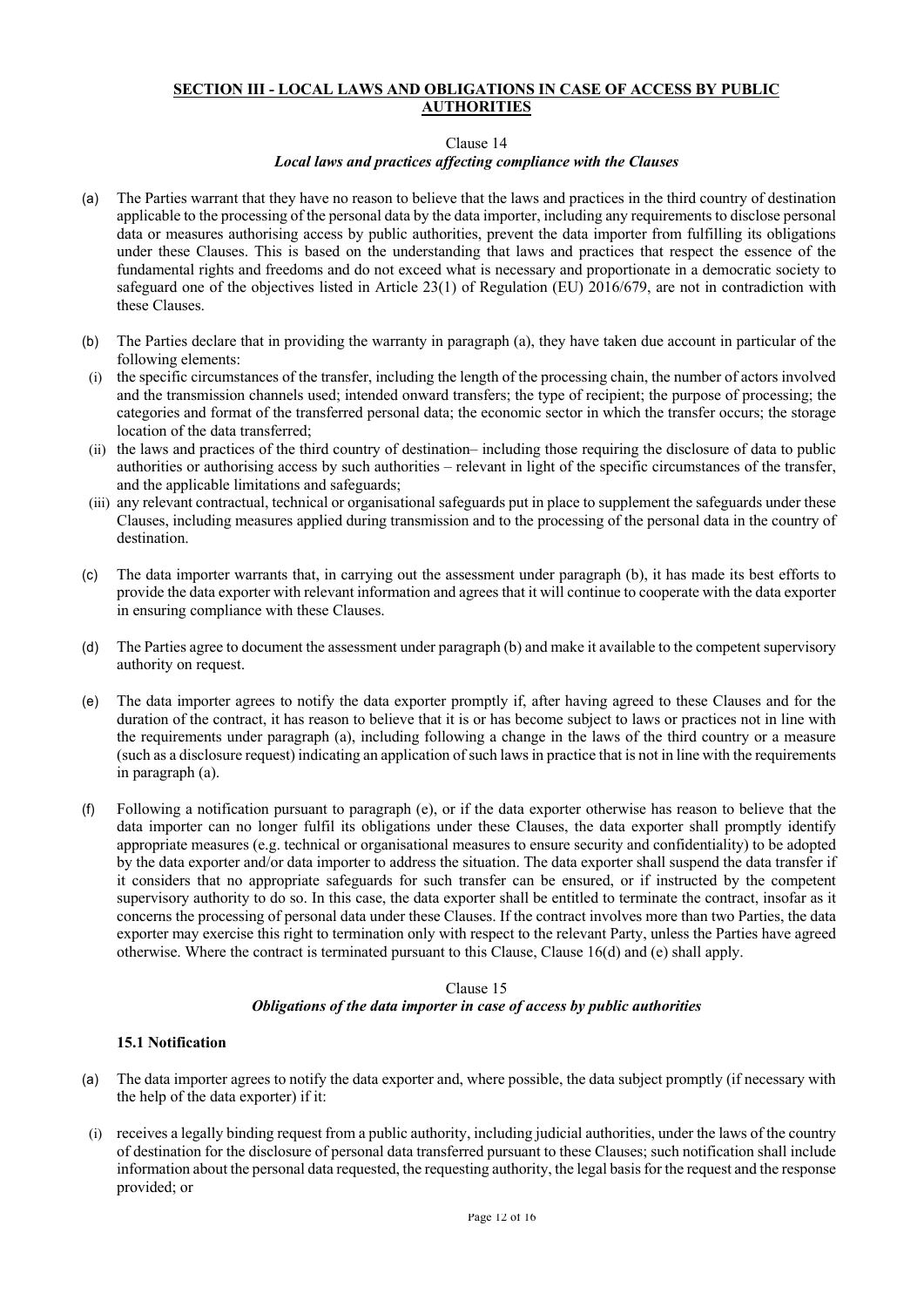- (ii) becomes aware of any direct access by public authorities to personal data transferred pursuant to these Clauses in accordance with the laws of the country of destination; such notification shall include all information available to the importer.
- (b) If the data importer is prohibited from notifying the data exporter and/or the data subject under the laws of the country of destination, the data importer agrees to use its best efforts to obtain a waiver of the prohibition, with a view to communicating as much information as possible, as soon as possible. The data importer agrees to document its best efforts in order to be able to demonstrate them on request of the data exporter.
- (c) Where permissible under the laws of the country of destination, the data importer agrees to provide the data exporter, at regular intervals for the duration of the contract, with as much relevant information as possible on the requests received (in particular, number of requests, type of data requested, requesting authority/ies, whether requests have been challenged and the outcome of such challenges, etc.).
- (d) The data importer agrees to preserve the information pursuant to paragraphs (a) to (c) for the duration of the contract and make it available to the competent supervisory authority on request.
- (e) Paragraphs (a) to (c) are without prejudice to the obligation of the data importer pursuant to Clause 14(e) and Clause 16 to inform the data exporter promptly where it is unable to comply with these Clauses.

#### **15.2 Review of legality and data minimisation**

- (a) The data importer agrees to review the legality of the request for disclosure, in particular whether it remains within the powers granted to the requesting public authority, and to challenge the request if, after careful assessment, it concludes that there are reasonable grounds to consider that the request is unlawful under the laws of the country of destination, applicable obligations under international law and principles of international comity. The data importer shall, under the same conditions, pursue possibilities of appeal. When challenging a request, the data importer shall seek interim measures with a view to suspending the effects of the request until the competent judicial authority has decided on its merits. It shall not disclose the personal data requested until required to do so under the applicable procedural rules. These requirements are without prejudice to the obligations of the data importer under Clause 14(e).
- (b) The data importer agrees to document its legal assessment and any challenge to the request for disclosure and, to the extent permissible under the laws of the country of destination, make the documentation available to the data exporter. It shall also make it available to the competent supervisory authority on request.
- (c) The data importer agrees to provide the minimum amount of information permissible when responding to a request for disclosure, based on a reasonable interpretation of the request.

#### **SECTION IV – FINAL PROVISIONS**

# Clause 16 *Non-compliance with the Clauses and termination*

- (a) The data importer shall promptly inform the data exporter if it is unable to comply with these Clauses, for whatever reason.
- (b) In the event that the data importer is in breach of these Clauses or unable to comply with these Clauses, the data exporter shall suspend the transfer of personal data to the data importer until compliance is again ensured or the contract is terminated. This is without prejudice to Clause 14(f).
- (c) The data exporter shall be entitled to terminate the contract, insofar as it concerns the processing of personal data under these Clauses, where:
- (i) the data exporter has suspended the transfer of personal data to the data importer pursuant to paragraph (b) and compliance with these Clauses is not restored within a reasonable time and in any event within one month of suspension;
- (ii) the data importer is in substantial or persistent breach of these Clauses; or
- (iii) the data importer fails to comply with a binding decision of a competent court or supervisory authority regarding its obligations under these Clauses.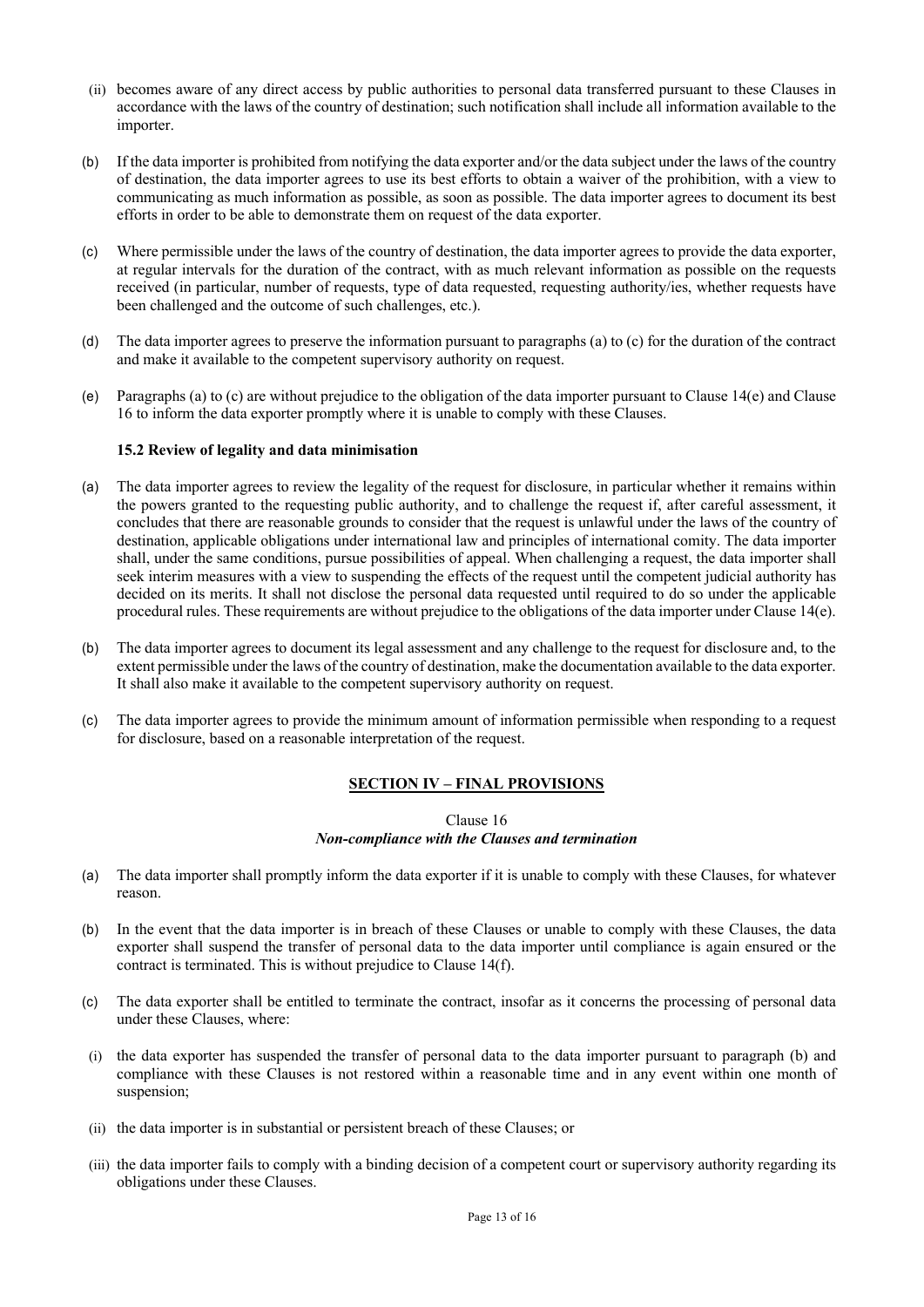In these cases, it shall inform the competent supervisory authority of such non-compliance. Where the contract involves more than two Parties, the data exporter may exercise this right to termination only with respect to the relevant Party, unless the Parties have agreed otherwise.

- (d) Personal data that has been transferred prior to the termination of the contract pursuant to paragraph (c) shall at the choice of the data exporter immediately be returned to the data exporter or deleted in its entirety. The same shall apply to any copies of the data. The data importer shall certify the deletion of the data to the data exporter. Until the data is deleted or returned, the data importer shall continue to ensure compliance with these Clauses. In case of local laws applicable to the data importer that prohibit the return or deletion of the transferred personal data, the data importer warrants that it will continue to ensure compliance with these Clauses and will only process the data to the extent and for as long as required under that local law.
- (e) Either Party may revoke its agreement to be bound by these Clauses where (i) the European Commission adopts a decision pursuant to Article 45(3) of Regulation (EU) 2016/679 that covers the transfer of personal data to which these Clauses apply; or (ii) Regulation (EU) 2016/679 becomes part of the legal framework of the country to which the personal data is transferred. This is without prejudice to other obligations applying to the processing in question under Regulation (EU) 2016/679.

# Clause 17

#### *Governing law*

These Clauses shall be governed by the law of one of the EU Member States, provided such law allows for thirdparty beneficiary rights. The Parties agree that this shall be the law of Ireland.

# Clause 18 *Choice of forum and jurisdiction*

- (a) Any dispute arising from these Clauses shall be resolved by the courts of an EU Member State.
- (b) The Parties agree that those shall be the courts of Ireland.
- (c) A data subject may also bring legal proceedings against the data exporter and/or data importer before the courts of the Member State in which he/she has his/her habitual residence.
- (d) The Parties agree to submit themselves to the jurisdiction of such courts.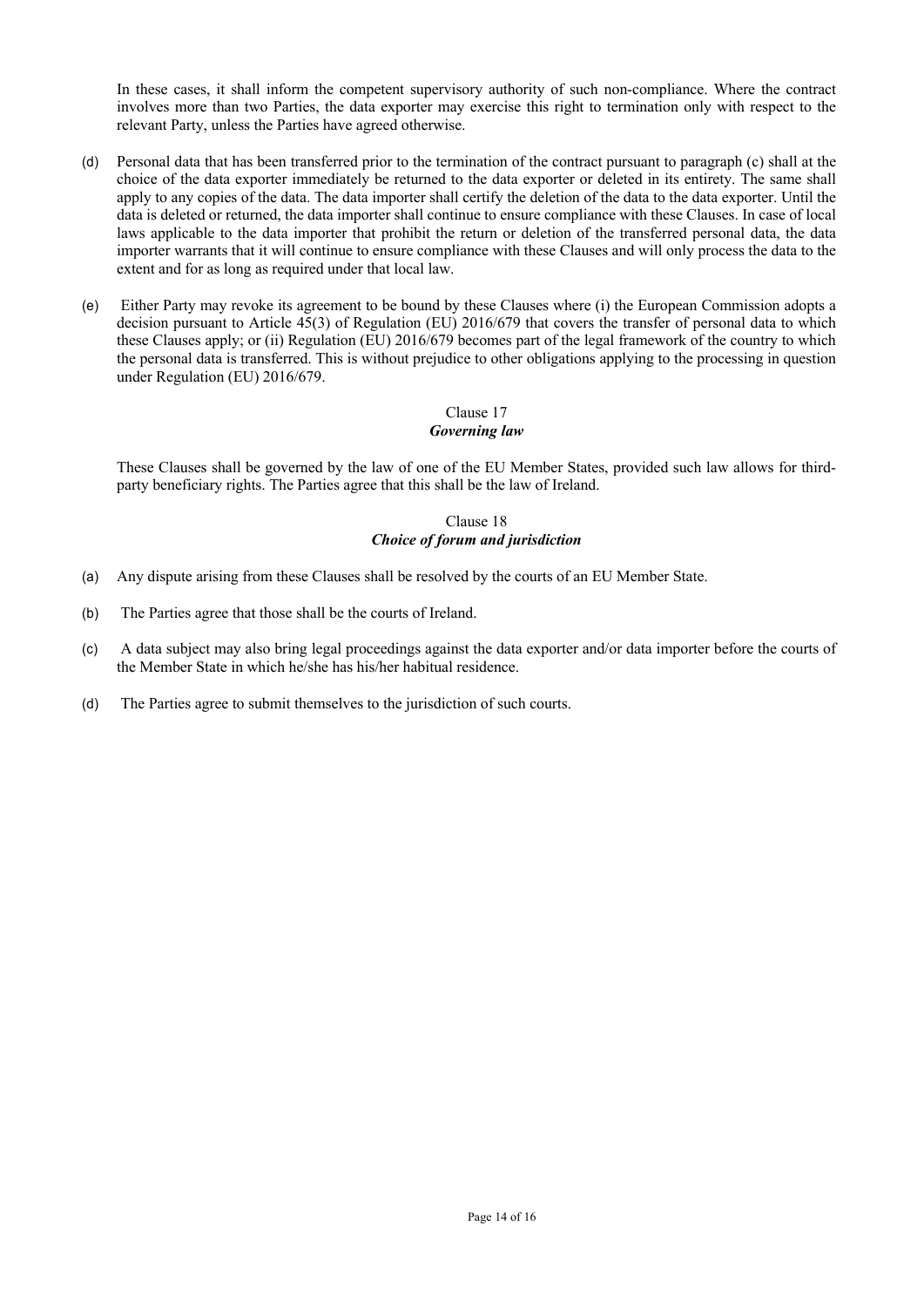#### **APPENDIX TO ATTACHMENT 3 STANDARD CONTRACTUAL CLAUSES**

# **ANNEX I**

## **A. LIST OF PARTIES**

**Data exporter(s):** The data exporter is the legal entity, acting in the role of controller, which has purchased Service from data importer pursuant to the Agreement and is identified as Customer on the signature page of this DPA.

**Data importer(s):** The data importer, acting in the role of processor, is identified as Aha! Labs Inc on the signature page of this DPA.

## **B. DESCRIPTION OF TRANSFER**

**Categories of data subjects whose personal data is transferred:** Natural persons who are Subscribers or End-Users of the Service.

**Categories of personal data transferred:** The data exporter may submit personal data to the data importer's Services to the extent determined and controlled by the data exporter, which shall be limited to Subscriber or End-User names, contact information and e-mail addresses, solely as required to access, and use the Service of the data importer.

**Sensitive data transferred (if appropriate):** None.

**The frequency of the transfer:** Transfer of personal data may occur continuously throughout the duration of the Agreement.

**Nature of the processing:** The data importer will process personal data as necessary to provide the Service under the Agreement

**Purpose of the data transfer and further processing:** The objective of Processing of personal data by the data importer is the performance of the Service pursuant to the Agreement in place between the data exporter and the data importer.

**The period for which the personal data will be retained:** Personal data will be retained for the duration of the Agreement in place between the data exporter and data importer and then until the expiry of the data backup retention period.

**Purpose of the data transfer and further processing:** Personal data is transferred and processed in order to identify, authenticate and communicate with Subscribers and End-Users pursuant to the Agreement.

**For transfers to sub-processors the subject matter, nature and duration of the processing:** Transfers and processing by sub-processors are as described in this section B.

# **C. COMPETENT SUPERVISORY AUTHORITY**

The Data Protection Authority of Ireland.

#### **Ireland**

Data Protection Commission 21 Fitzwilliam Square D02 RD28 Dublin 2

Tel. +353 76 110 4800 Email: info@dataprotection.ie Website: http://www.dataprotection.ie/